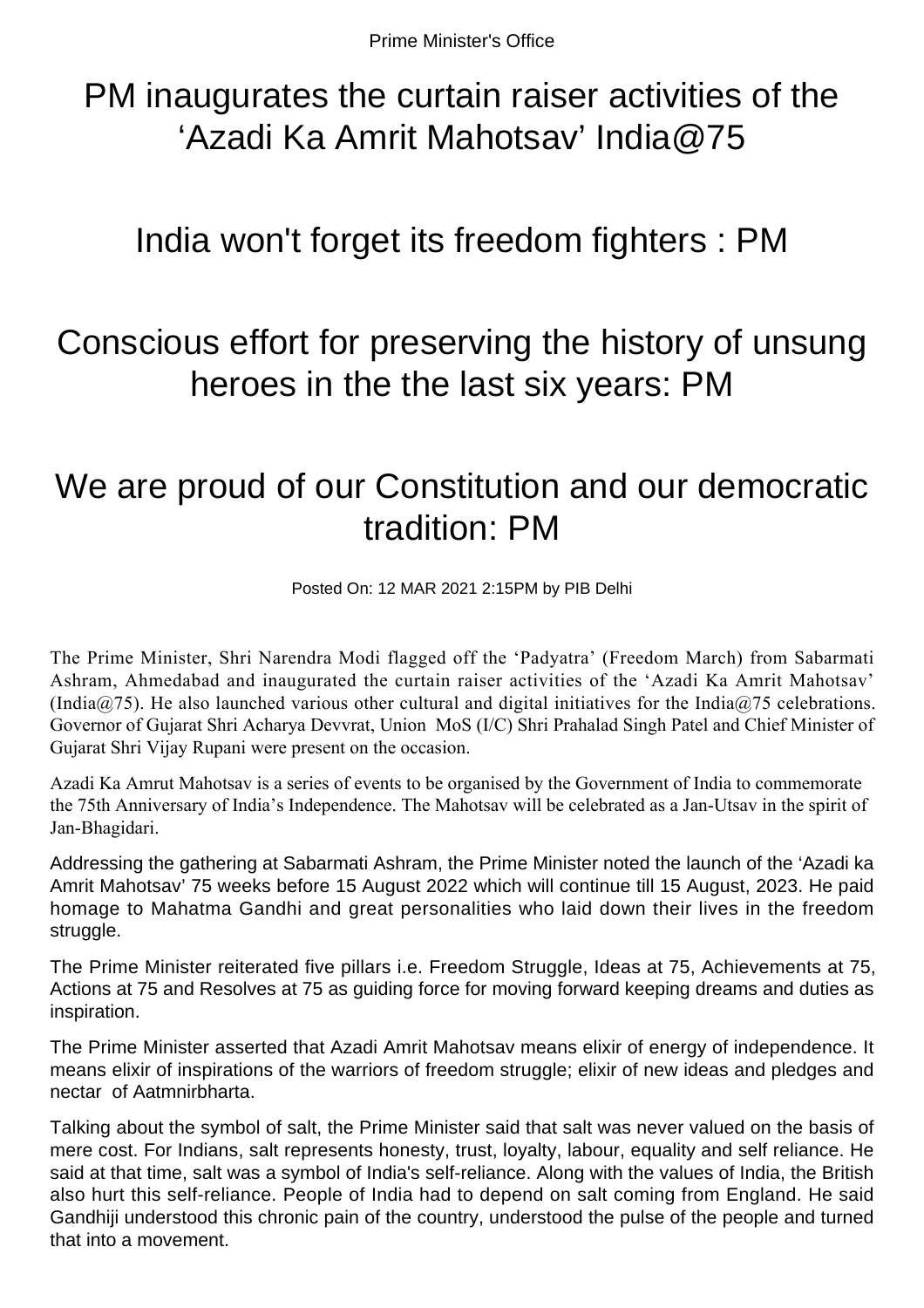The Prime Minister recalled the important moments in freedom struggle like the first war for Indian independence in 1857, Mahatma Gandhi's return from abroad, reminding the nation of the power of Satyagraha, the call for complete independence by Lokmanya Tilak, the Delhi March of Azad Hind Fauj led by Netaji Subhash Chandra Bose and the slogan of Delhi Chalo. He added that the work of continuously awakening this flame of the freedom movement, in every direction, in every region, was done by our Acharyas, saints and teachers in every corner of the country. He said in a way, the Bhakti movement prepared the stage for the nationwide freedom movement. Saints like Chaitanya Mahaprabu, Ramakrishna Paramhans, Shrimant Shankar Dev created the bedrock of a countrywide freedom struggle. Similarly, saints from all corners contributed to the consciousness of the nation and freedom struggle. There are so many dalits, adivasis, women and youth from across the country who have done innumerable sacrifices. He noted the sacrifices of unsung heroes like Kodi Katha Kumaran, a 32-year-old man from Tamil Nadu, who did not let the country's flag fall in the ground even while shot in the head by the British. Velu Nachiyar of Tamil Nadu who was the first Maharani who fought against the British rule.

The Prime Minister remarked that the tribal society of our country, with its valor and bravery continuously worked to bring foreign rule to its knees. In Jharkhand, Birsa Munda challenged the British and the Murmu brothers led the Santhal movement. In Odisha, Chakra Bisoi waged a fight against the British and Laxman Nayak spread awareness through Gandhian methods. He listed other unsung tribal heroes who fought against the British like Manyam Virudu Alluri Siraram Raju in Andhra Pradesh who led the Rampa movement and Pasaltha Khungchera who took on the British in the hills of Mizoram. He noted other freedom fighters from Assam and Northeast like Gomdhar Konwar, Lachit Borphukan and Serat Sing who have contributed to the independence of the country. He said the country will always remember the sacrifice of Nayak tribals in Jambughoda in Gujarat and the massacre of hundreds of tribals in Mangadh.

The Prime Minister said the country has been making a conscious effort for the last six years to preserve this history, in every state and every region. The revival of the site associated with the Dandi Yatra was completed two years ago. The site where Netaji Subhash hoisted the tricolor in Andaman after the formation of the country's first independent government is also revived. He added that the islands of Andaman and Nicobar are named after the freedom struggle. He said that the places associated with Baba Saheb have been developed in the form of Panchtirtha, the memorial in Jallianwala Bagh and memorial of the Paika movement have also been developed.

The Prime Minister said we have proved ourselves with our hard work, both in India and abroad. We are proud of our Constitution and democratic traditions. He said India, the mother of democracy, is still moving ahead by strengthening democracy. He said that India's achievements are giving hope to the entire humanity. He added that the development journey of India is filled with AatmaNirbharta and is going to give momentum to the development journey of the whole world.

The Prime Minister urged the youth and scholars to take the responsibility for fulfilling the efforts of the country in documenting the history of our freedom fighters. He urged them to showcase the achievements in the freedom movement to the world. He also urged the people associated with art, literature, theatrical world, film industry and digital entertainment, to explore the unique stories that are scattered in our past and bring them to life.

Watch Live https://t.co/Uv2cTJNlq9

— PMO India (@PMOIndia) [March 12, 2021](https://twitter.com/PMOIndia/status/1370261669448802304?ref_src=twsrc%5Etfw)

**DS/AK**